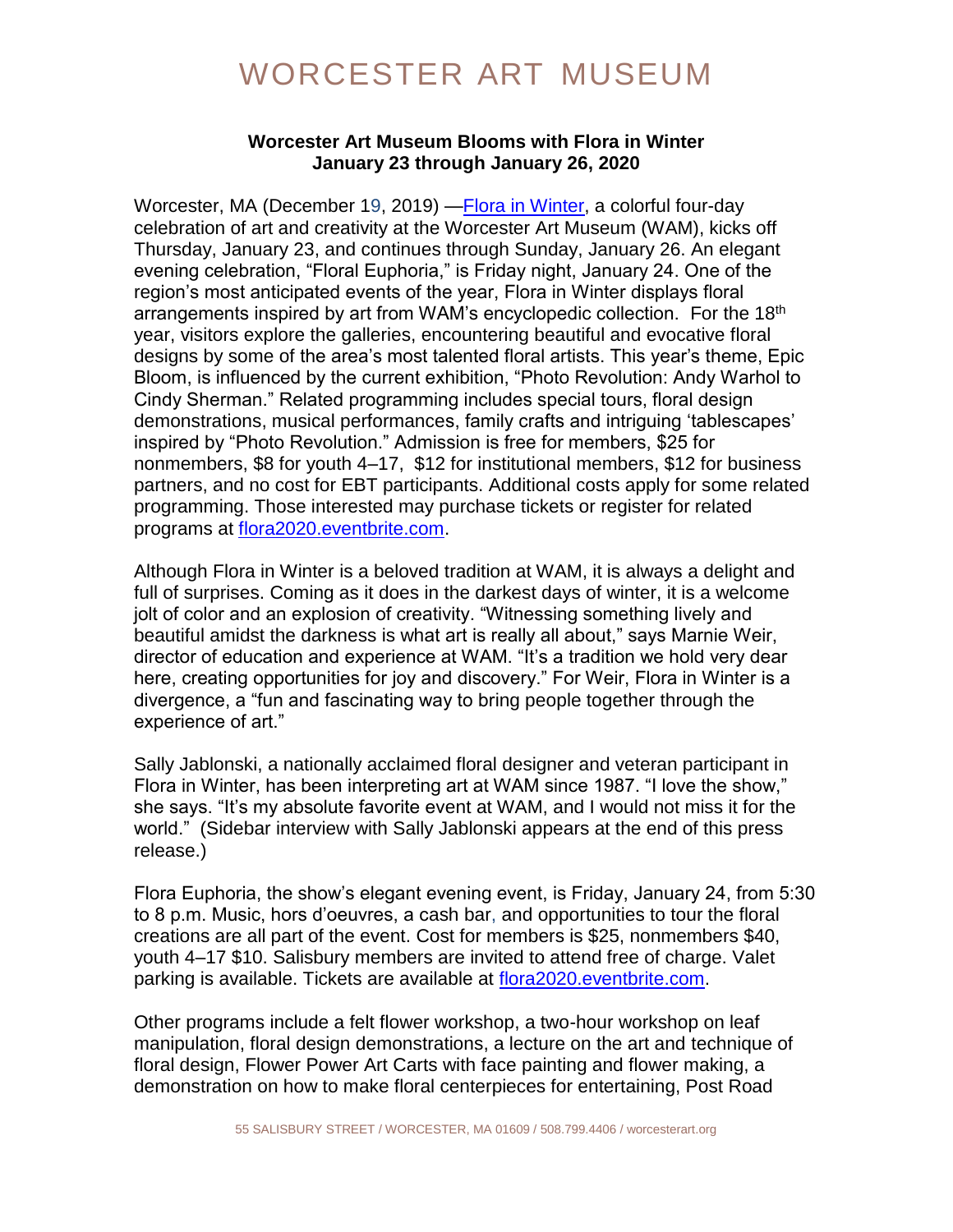Chorus *a cappella* and Seele Musicale Chamber Ensemble performances, a lecture on flora and art in the Age of Aquarius and an installation of unique tablescapes inspired by "Photo Revolution."

In addition, "Sculpted Flora," a community exhibit featuring multi-media, florainspired sculptures by local artists, will be on display throughout Flora in Winter in the Higgins Education Wing. Individuals interested in submitting works of art to "Sculpted Flora" are encouraged to contact the Museum by emailing [ginasantosucci@worcesterart.org](mailto:ginasantosucci@worcesterart.org) no later than Friday, January 17, 2020.

This year's Flora in Winter chairs are Kathy Michie, Sarah Ribeiro and Kim Cutler. Their team oversees the event and maintains the flora designs throughout the four days of tours and festivities. Flora in Winter is supported in part by the Bernard G. and Louise B. Palitz Fund and the Spear Fund for Public Programs. Flora is sponsored by UniBank.

For more information, visit [www.worcesterart.org/events/flora-in-winter/](file:///C:/Users/julieane%20frost/Desktop/www.worcesterart.org/events/flora-in-winter/)

## **Schedule of events and programs**

### **"FLORA EUPHORIA" CELEBRATION**

#### **Friday, January 24, 5:30–8 p.m.**

Members \$25, nonmembers \$40, youth 4–17 \$10, business partner \$25, institutional member \$25, EBT \$25, Salisbury members free.

"Flora Euphoria" is an elegant evening event celebrating Flora in Winter, with the theme, Epic Bloom—inspired by the Museum's exhibition, "Photo Revolution: Andy Warhol to Cindy Sherman." Entertainment includes live music in the Museum's Renaissance Court, hearty hors d'oeuvres and a cash bar. Valet parking is available at the Lancaster Street entrance for \$5 per car. Tickets can be purchased at the door the night of the event, or online at [flora2020.eventbrite.com.](https://www.eventbrite.com/e/flora-in-winter-epic-bloom-tickets-83286583413)

## **Chairman's Tours of Flora in Winter Salisbury Society members only**

#### **Friday, January 24, 3:30 and 3:45 p.m.**

Those interested in joining the Salisbury Society, a group of committed Museum members who take leadership roles, may call 508-793-4325 or email [nancyjeppson@worcesterart.org.](mailto:nancyjeppson@worcesterart.org)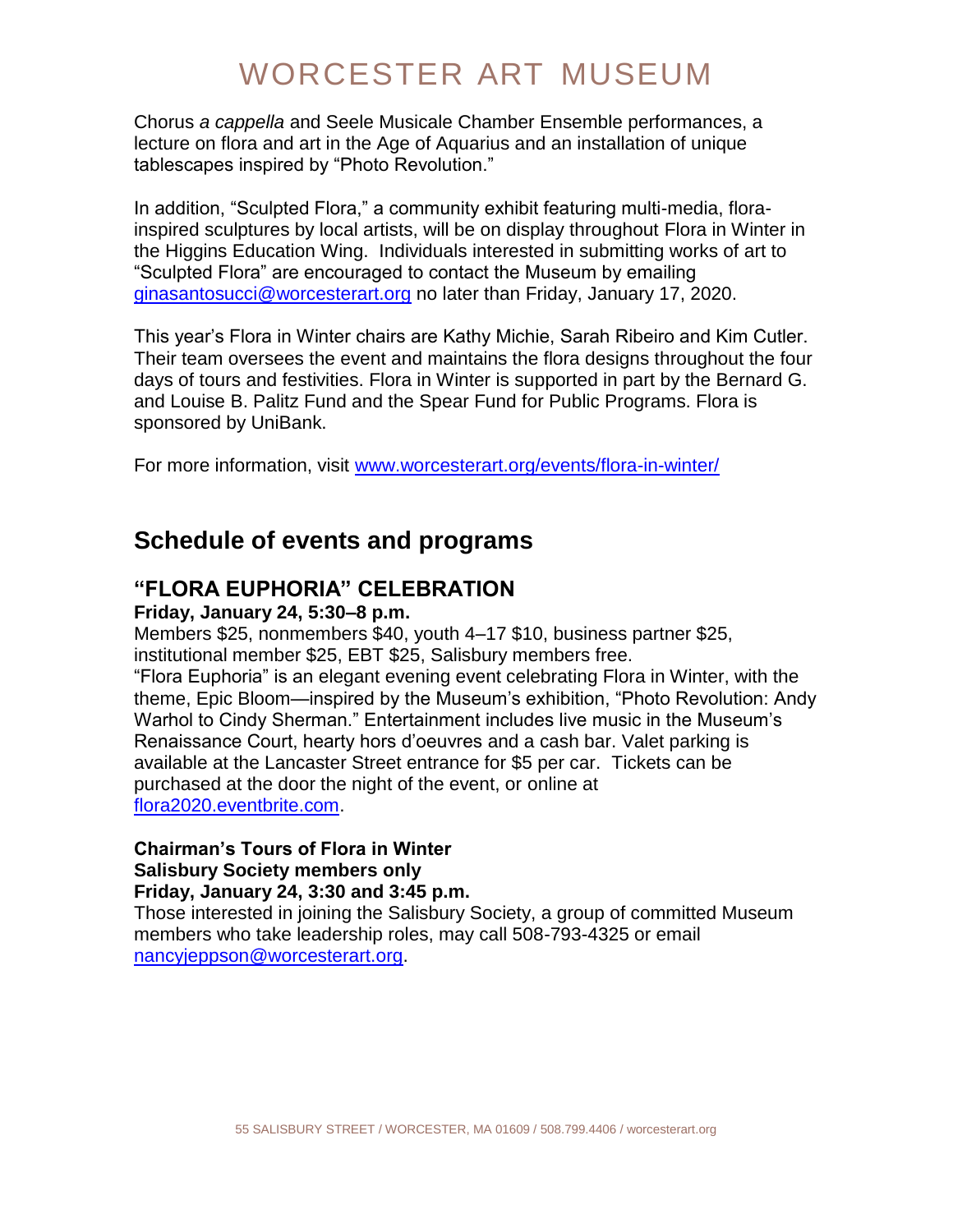## **FLORA IN WINTER PROGRAMMING**

#### **Workshop: Leaf Manipulation with expert Thelma Shoneman Thursday, January 23, 11 a.m.–1 p.m.**

Conference Room

\$50. Limited to 24 participants. [Online registration required.](https://www.eventbrite.com/e/flora-in-winter-epic-bloom-tickets-83286583413)

Floral design enthusiasts create a living "quilt square" design to take home. Shoneman uses fresh foliage and flowers to demonstrate leaf manipulation techniques such as pleating and weaving. Those attending are asked to bring clippers and a stapler.

#### **Workshop: "Groovy" Felt Flower Pins with Ellen Donaldson Thursday, January 23, 1:30–3:30 p.m.**

Studio 100

#### \$15, [Online registration is required.](https://www.eventbrite.com/e/flora-in-winter-epic-bloom-tickets-83286583413)

Flower enthusiasts create fun and colorful felt flower pins inspired by Flora in Winter in this two-hour workshop. Felt flowers are trendy, fetching accessories for use with clothing and accessories. For all ages. Materials included.

#### **Flora Live Interpretation in the Gallery: Two Impressions, One Renoir Friday, January 24, 8 a.m.–10 a.m.**

Café and European Galleries

Members \$20, nonmembers \$40 (includes Flora in Winter admission). Limited to 30. [Online registration required.](https://www.eventbrite.com/e/flora-in-winter-epic-bloom-tickets-83286583413)

Guests are invited to look on as talented floral designers Katie Barrack and Sarah Ribeiro create separate interpretations of a 19<sup>th</sup>-century masterpiece. Coffee and pastries, followed by a tour of Flora in Winter.

## **Lecture: Elemental Flora, with Kim Cutler Friday, January 24, 10:30 a.m.–11:30 a.m.**

#### Conference Room

Longtime Flora in Winter co-chair Kim Cutler reveals how floral designers look for clues such as color, line and texture in works of art when they create interpretive flower arrangements. She references striking examples from past Flora in Winter exhibitions. Free with Flora admission.

**Flower Power Art Carts Saturday, January 25, 10 a.m.–1 p.m. and 1:30–3:30 p.m. Sunday, January 26, 11 a.m.–1 p.m. and 1:30–3:30 p.m.** Face painting in Lancaster Lobby Chenille stem flower making in Salisbury Hall

All are invited to join Museum educators in these interactive drop-in activities throughout the Museum. Free with Flora admission.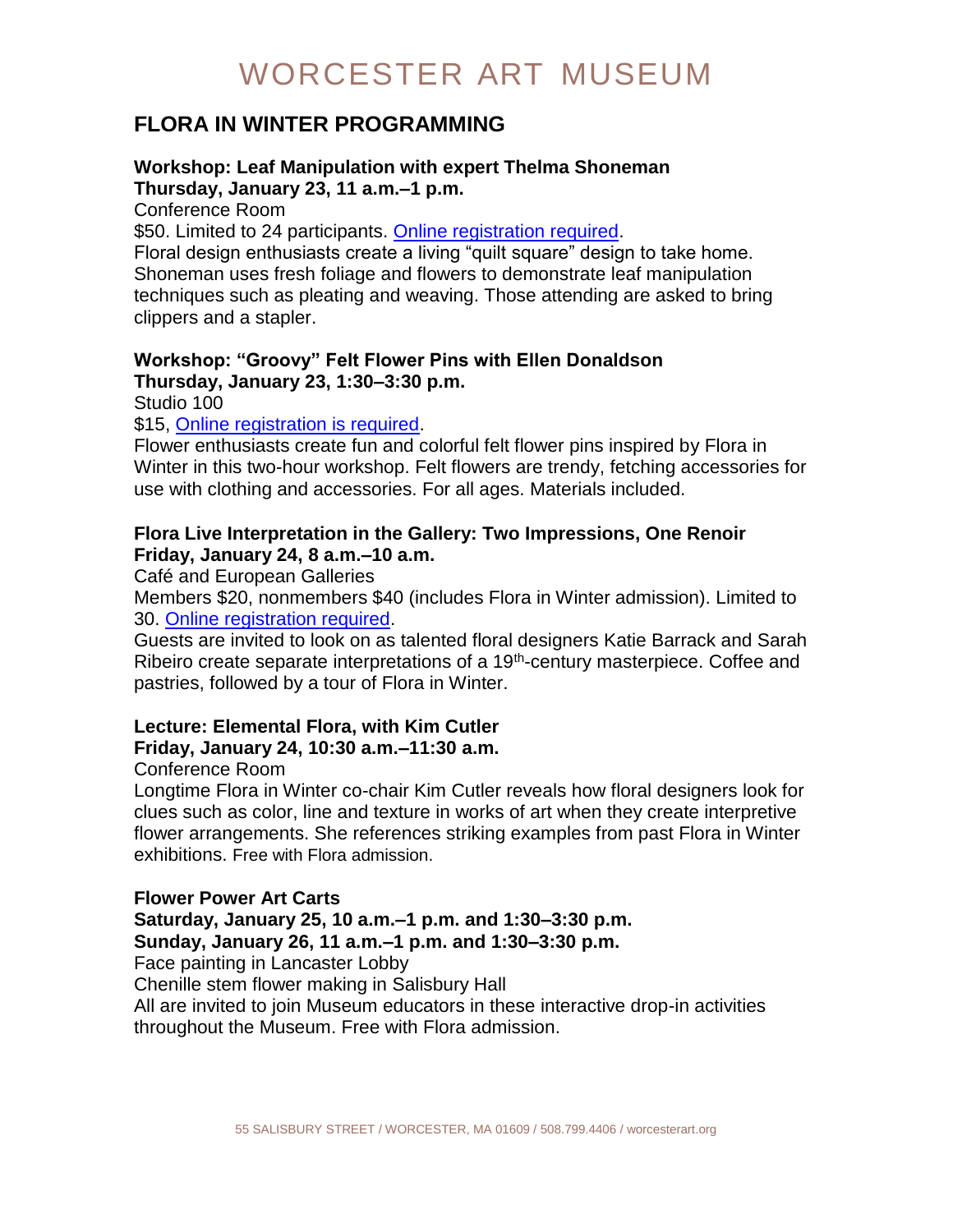### **Fresh, Festive, Fantastic: Demonstrating a mix of traditional and "way out" floral creations for home entertaining**

**Saturday, January 25, 9:30 a.m. — coffee and pastry; 10 a.m.–11:30 a.m. demonstration; 11:30 a.m.–12:30 p.m. — tour**

Conference Room

Members \$20, nonmembers \$40 (includes Flora in Winter admission and tour) [Online registration is required.](https://www.eventbrite.com/e/flora-in-winter-epic-bloom-tickets-83286583413)

Sally Jablonski, owner of Herbert E. Berg Florist and World Cup of Flower Arranging finalist, demonstrates how to create centerpieces for dining room tables and entertaining spaces. She shares award-winning design techniques as she works. Program includes refreshments and a docent-led tour of Flora in Winter.

## **Concert: Post Road Chorus**

**Saturday, January 25, 2 p.m.**

#### **Renaissance Court**

With infectious joy, Post Road Chorus, a Sweet Adeline's International chorus, performs favorite tunes in *a cappella* four-part harmony. Free with Flora admission.

### **Lecture: "Artificial Flowers in the Age of Aquarius," presented by Nancy Burns**

### **Sunday, January 26, 1 p.m.**

Conference Room

\$10. Pre-registration required. Seating is limited. [Online registration is required.](https://www.eventbrite.com/e/flora-in-winter-epic-bloom-tickets-83286583413) Stoddard Associate Curator of Prints, Drawings and Photographs Nancy Burns talks about various kinds of flora in art during the 1960s, ´70s and '80s, as a complement to the exhibition, "Photo Revolution: Andy Warhol to Cindy Sherman."

### **Concert: Seele Musicale Chamber Ensemble concert Sunday, January 26, 2 p.m.**

### Renaissance Court

A Flora in Winter favorite, the sublime Seele Musicale Chamber Ensemble performs musical selections from the  $17<sup>th</sup>$  and  $18<sup>th</sup>$  centuries. Free with Flora admission.

### **New This Year! Dine with a Pop Artist**

Three unique tablescapes inspired by the "Photo Revolution" exhibition and created by Sparkle, Sparrow Lane and P.S Event rentals are exhibited in the McDonough Court. Tables designed by Petal & Wren are on display on the Renaissance Court balcony.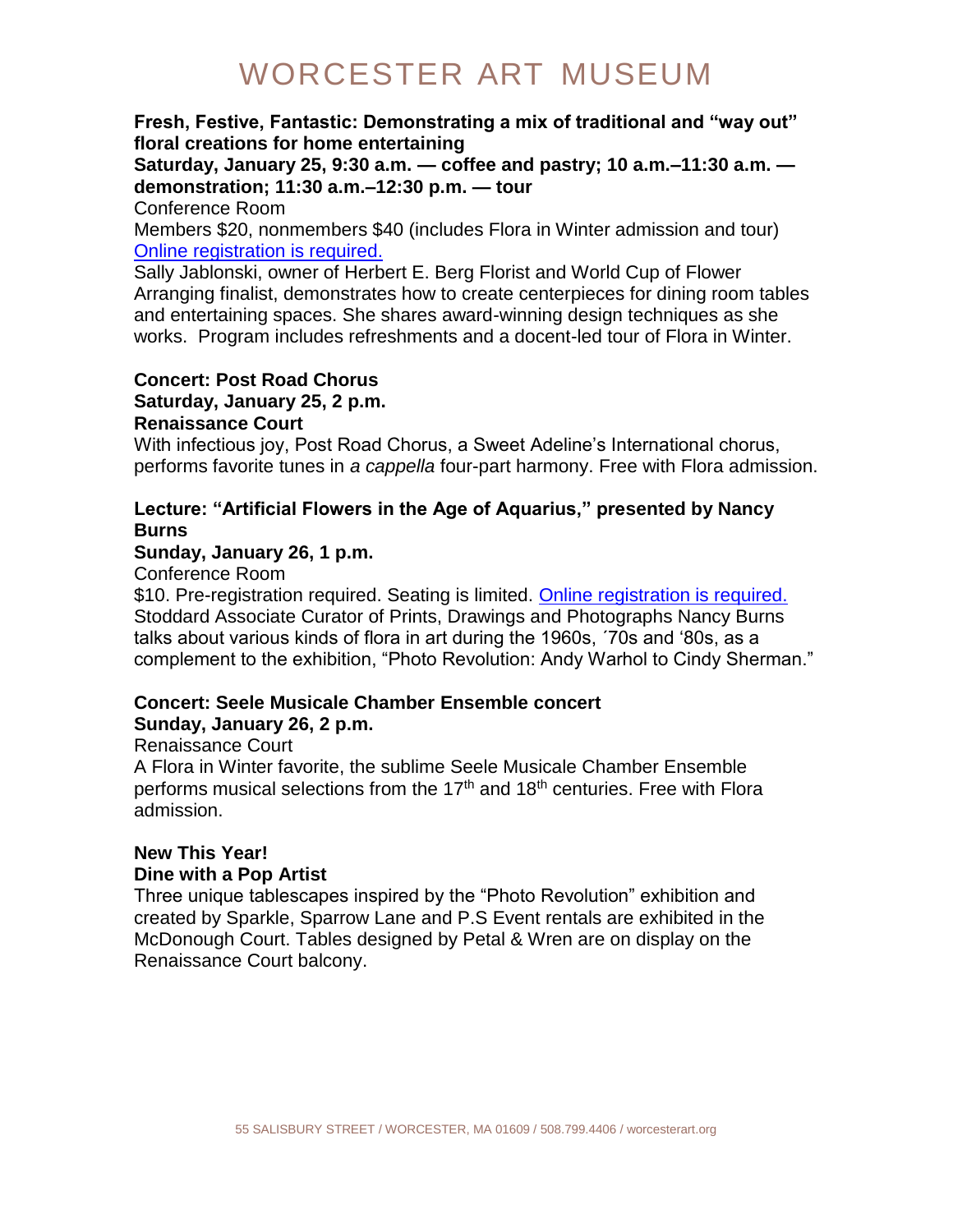### **Admission**

Members — Free during exhibition hours Nonmembers — \$25 Youth  $(4-17)$   $-$  \$8 Institutional members — \$12 Business Partner — \$12 EBT — No cost

### **Membership**

Members enjoy free admission all four days except during the Flora Euphoria Celebration on Friday, January 24, from 5:30 to 8 p.m.

## **Tours of Flora in Winter**

Free with Museum admission.

- Hour-long docent tours: Friday–Sunday, 11 a.m., 1 p.m. and 2 p.m. Meet in Salisbury Hall.
- Docents in the galleries: 10:30 a.m. until 2:30 p.m., sharing information on the interpretive arrangements.

## **Private group tours**

Those interested may arrange a private tour for groups of 10 or more by calling Jan Ewick at 508-793-4338. Two weeks advance notice requested.

### **Hours and Parking**

- Museum & Shop Thursday, January 23, 10 a.m.–4 p.m. Friday, January 24, 10 a.m.–5 p.m. The Museum and Shop reopen from 5:30–8 p.m. for Flora Euphoria Saturday, January 25, 10 a.m.–5 p.m. Sunday, January 26, 10 a.m.–5 p.m.
- The Museum Café (For questions, please contact the Café manager at 508- 793-4330.) Thursday, January 23, 11 a.m.–3 p.m. Friday, January 24, 11 a.m.–2 p.m. Saturday, January 25, 11 a.m.–3 p.m. Sunday, January 26, 11 a.m.–3 p.m.
- Museum Library Thursday, January 23, 12–4 p.m. Friday, January 24, 12–4 p.m. Saturday, January 25, 12–4 p.m. Sunday, January 26, closed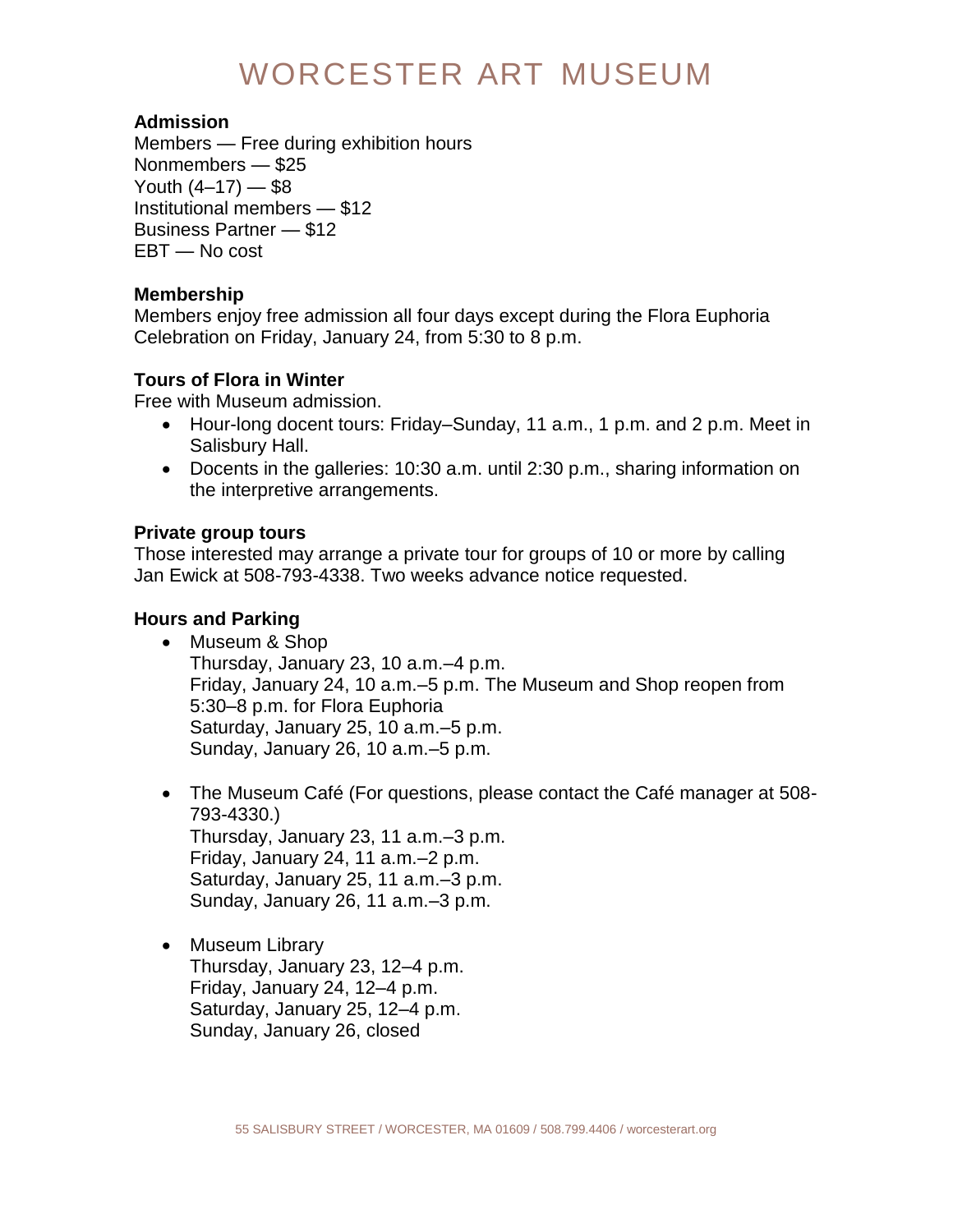#### **Parking**

Valet parking will be available at the Lancaster Street entrance for \$5 per car.

Friday 2:30–8 p.m. Saturday 9:30 a.m.–5 p.m. Sunday 9:30 a.m.–5 p.m.

### **About the Worcester Art Museum**

The Worcester Art Museum creates transformative programs and exhibitions, drawing on its exceptional collection of art. Dating from 3,000 BC to the present, these works provide the foundation for a focus on audience engagement, connecting visitors of all ages and abilities with inspiring art and demonstrating its enduring relevance to daily life. Creative initiatives— including pioneering collaborative programs with local schools, fresh approaches to exhibition design and in-gallery teaching, and a long history of studio class instruction—offer opportunities for diverse audiences to experience art and learn both from and with artists.

Since its founding in 1896, the Worcester Art Museum has assembled a collection of 38,000 objects: from the ancient Near East and Asia, to European and American paintings and sculptures, and continuing with works by contemporary artists from around the world. WAM has a history of making large scale acquisitions, such as its Medieval Chapter House, the Worcester Hunt Mosaic, its 15th -century Spanish ceiling, and the Flemish *Last Judgment* tapestry. In 2013, the Museum acquired the John Woodman Higgins Armory Collection, comprising two thousand arms and armor objects. It continues to commission and present new works, such as 2017's installation of the interactive *Reusable Universes* and *Organic Concept* works by Shih Chieh Huang. For more information about the Worcester Art Museum, visit [worcesterart.org.](https://www.worcesterart.org/)

### **For more information, please contact:**

Julieane Frost Senior Marketing Manager [julieanefrost@worcesterart.org](mailto:julieanefrost@worcesterart.org) 508-793-4373